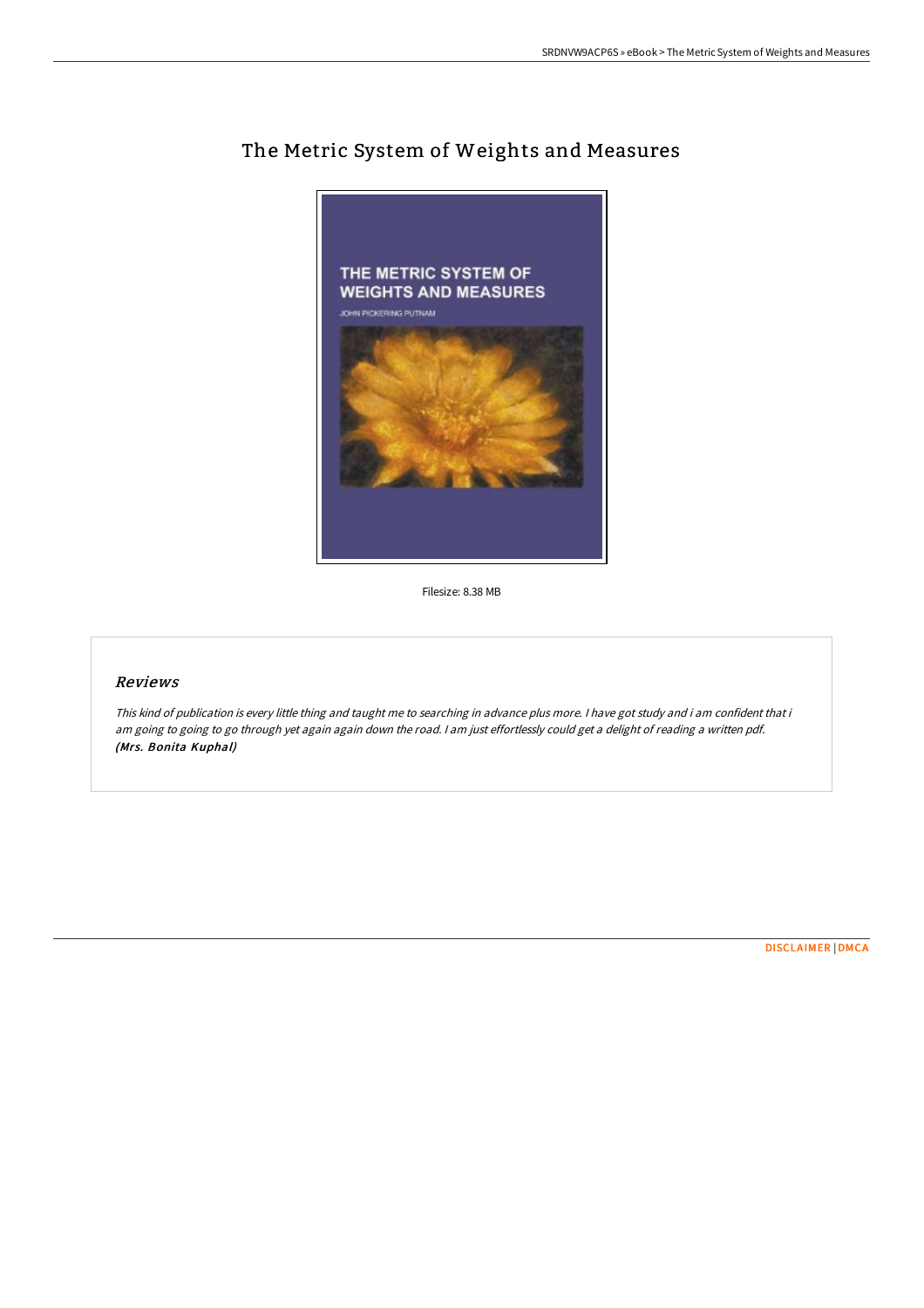#### THE METRIC SYSTEM OF WEIGHTS AND MEASURES



**DOWNLOAD PDF** 

Theclassics.Us, United States, 2013. Paperback. Book Condition: New. 246 x 189 mm. Language: English . Brand New Book \*\*\*\*\* Print on Demand \*\*\*\*\*.This historic book may have numerous typos and missing text. Purchasers can usually download a free scanned copy of the original book (without typos) from the publisher. Not indexed. Not illustrated. 1877 edition. Excerpt: .in the English language. Thus, Meter in thermometer, metrology, etc.; Liter in litrameter; Gram in gram (See Webster s Die.) Ar in area; Ster in stereoscope; Mille in millenium or mill; Centi in century or cent.; Deci in decimal; Deka in decade; Hekto in hecatomb; Kilo in chiliad; Myria in myriad. In addition to the tables already given these two are used: --SQUARE MEASURE. 100 cent-ars make an ar (= 10 sq. m.) 100 ars make a hektar (= 1,000 sq. m.) Being accustomed to the words mill, cent and dime, we shall find the words milligram, centigram and decigram quite as simple and easy to pronounce as our words pennyweight-troy, hundredweight-avoirdupois, scruple-apothecaries, etc., notwithstanding the assertion to the contrary of those who grieve to give up the short and sharp Anglo-Saxon words used iu our present familiar old tables of weights and measures. Finally, the Metric has all the advantage in point of simplicity over all other systems of weights and measures that our Federal system of money can claim over the monetary systems of other countries where the denominations are not decimal. In England, a body called The International Decimal Association sent a circular to schoolmasters, asking how much would be saved in that country in education, were the Metric to supplant the old system. After a very careful calculation, the answer returned was, that there would be a saving of money of about 350,000 (1,750,000 dollars) a year, and in time...

B Read The Metric System of Weights and [Measures](http://digilib.live/the-metric-system-of-weights-and-measures-paperb.html) Online E [Download](http://digilib.live/the-metric-system-of-weights-and-measures-paperb.html) PDF The Metric System of Weights and Measures